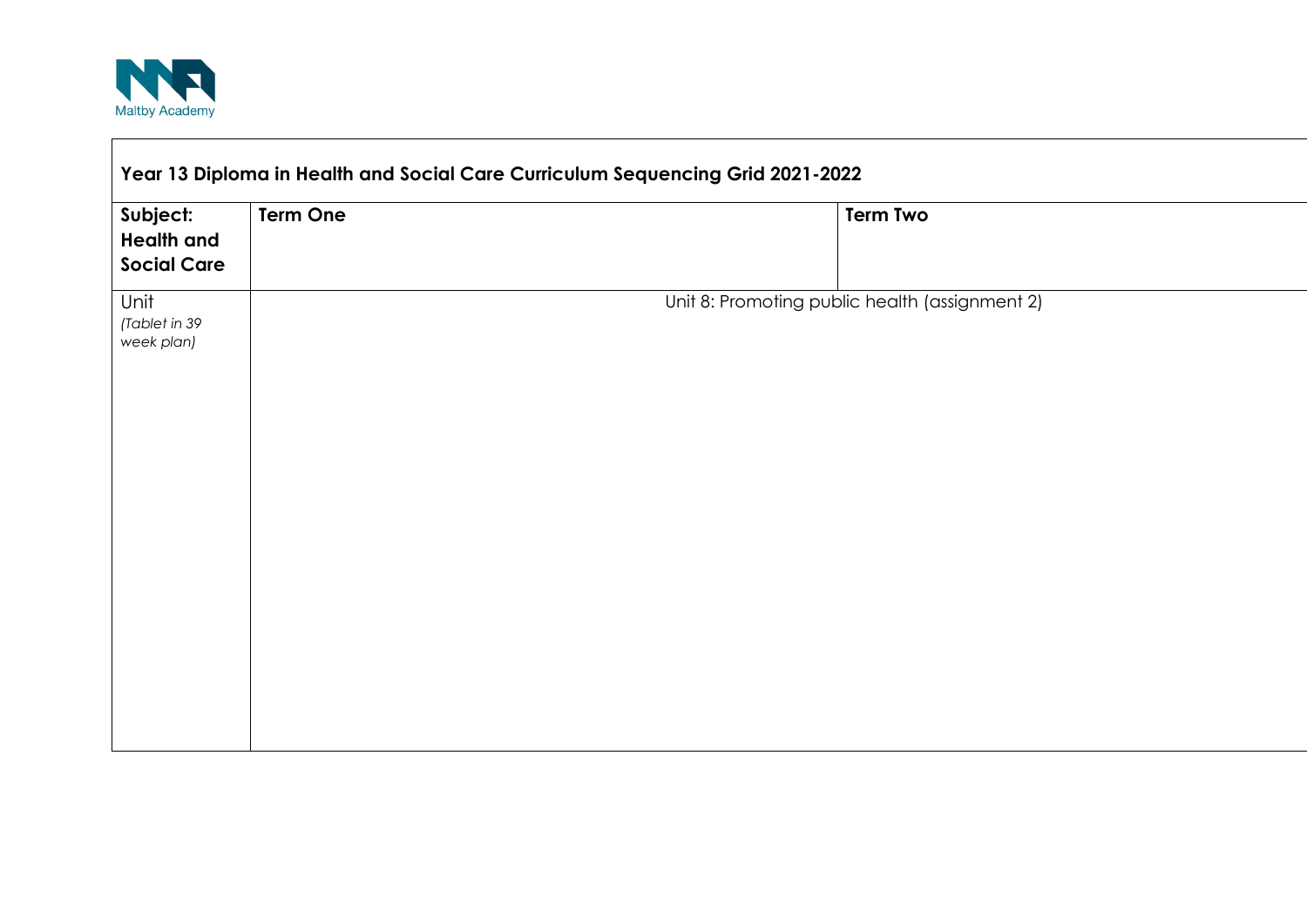

| Key<br>Retainable<br><b>Skills</b><br>(required for Y12)<br>What How                             | Examine the factors affecting health and the impact of addressing these factors to improve public health<br>Investigate how health is promoted to improve the health of the population<br>Investigate how health promotion encourages individuals to change their behaviour in relation to their own health                                                                                                                                                                                                                           |
|--------------------------------------------------------------------------------------------------|---------------------------------------------------------------------------------------------------------------------------------------------------------------------------------------------------------------------------------------------------------------------------------------------------------------------------------------------------------------------------------------------------------------------------------------------------------------------------------------------------------------------------------------|
| Why<br>Key<br>Retainable<br>Knowledge<br>(required for Y12)<br>What How<br>Why                   | Factors affecting health<br>The socio-economic impact of improving health of individuals and the population<br>The role of health promoters<br>Approaches to promoting public health and wellbeing<br>Approaches to protecting public health and wellbeing<br>Disease prevention and control methods<br>Features of health promotion campaigns<br>Barriers to participation and challenging indifference<br>Models and theories that justify health behaviour change<br>Approaches to increasing public awareness of health promotion |
| Key<br>Technical<br>Vocabulary<br>To be modelled<br>and deliberately<br>practiced in<br>context. | Socio-economic<br>Environmental<br>Genetics<br>Lifestyle<br>Social and economic impact<br>Life expectancy<br>Pressures on services<br>Demographics<br>Aims<br><b>WHO</b><br>Department of Health<br>Public Health Agency<br><b>CCGs</b><br>Local services<br>National services<br>Prevention                                                                                                                                                                                                                                          |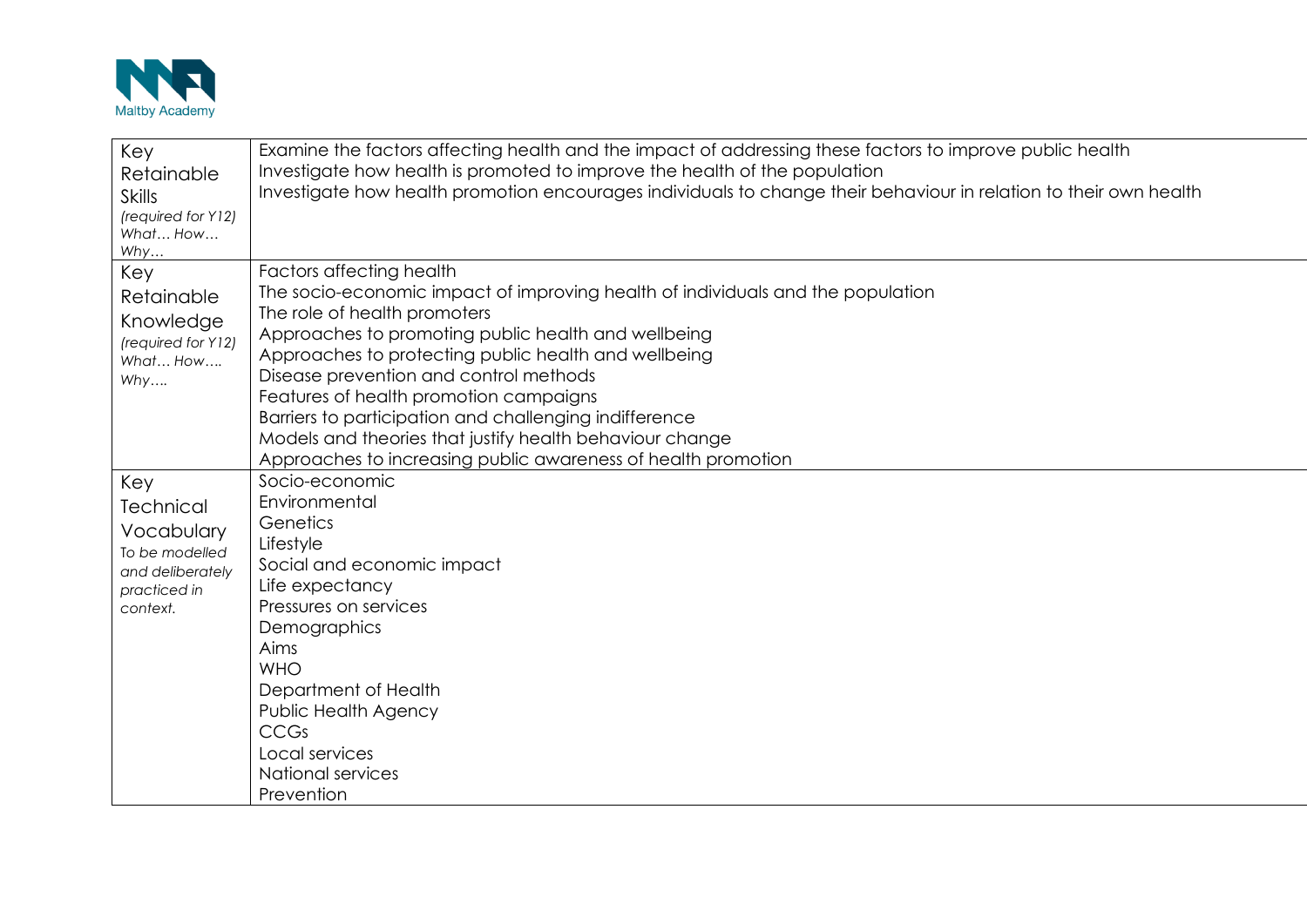

|                    | Control                                                                                                                  |
|--------------------|--------------------------------------------------------------------------------------------------------------------------|
|                    | Communicable diseases                                                                                                    |
|                    | Non-communicable diseases                                                                                                |
|                    | Campaign                                                                                                                 |
|                    | <b>Barriers</b>                                                                                                          |
|                    | Models and theories                                                                                                      |
|                    | Health education                                                                                                         |
|                    | Media                                                                                                                    |
| Opportunities      | Cervical cancer prevention methods                                                                                       |
| for reading        | Hands face space campaign document                                                                                       |
|                    | Change4life                                                                                                              |
|                    | Health promotion campaigns                                                                                               |
|                    | Approaches to tackling obesity                                                                                           |
|                    | Case study                                                                                                               |
|                    | https://www.theguardian.com/education/2020/mar/10/infant-free-school-meals-taxpayer-fund-them                            |
|                    | https://assets.publishing.service.gov.uk/government/uploads/system/uploads/attachment_data/file/924685/Stoptober_2019_Ey |
|                    | Keep antibiotics working campaign                                                                                        |
| Developing         | Understanding how factors are affecting health in specific places in the country                                         |
| Cultural           | Understanding how policies then help to reduce the health problems                                                       |
| Capital            | Being aware of the campaigns that are out there that they can inform friends and family of if required                   |
| Essential          |                                                                                                                          |
| knowledge and      |                                                                                                                          |
| skills of educated |                                                                                                                          |
| citizens.          |                                                                                                                          |
| Authentic          | Sociology - demographics, factors affecting health                                                                       |
| Connections        | <b>PE</b> – health promotion, tacking obesity                                                                            |
| – Cross            |                                                                                                                          |
| Curricular         |                                                                                                                          |
| Links              |                                                                                                                          |
|                    |                                                                                                                          |